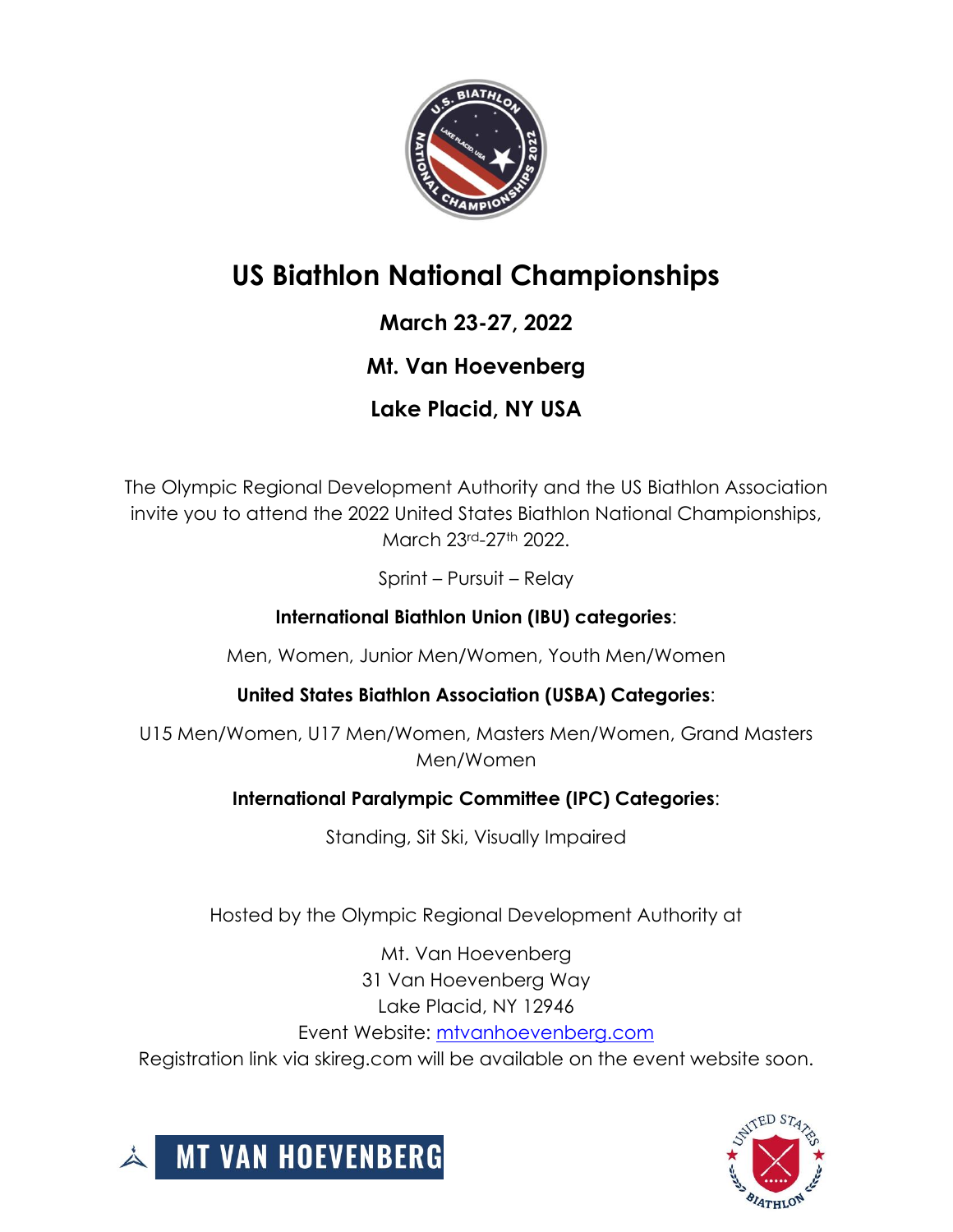

Mt. Van Hoevenberg 31 Van Hoevenberg Way Lake Placid, NY 12946

January 27, 2022

Dear Athletes and Coaches,

The Olympic Regional Development Authority (ORDA) welcomes you to Mt. Van Hoevenberg for the US Biathlon National Championships, March 23-27, 2022. The organizing committee is looking forward to hosting athletes and coaches from across the US for an exciting week of competition.

Skiers will enjoy Mt. Van Hoevenberg's world class trails and snowmaking capabilities, as well as the newly built Mountain Pass Lodge. Trail passes and daily range fees will be included with registration fees and valid for Official Training and throughout the competition.

Registration for this event will be available soon via skireg.com.

Participants will be required to adhere to ORDA COVID policies. ORDA policies may be found here: [https://mtvanhoevenberg.com/health-safety-information/.](https://mtvanhoevenberg.com/health-safety-information/) All participants are **required** to fill out the venue [Daily Health Attestation](https://my.1risk.net/healthcheck/form?a=eyJhcGlOYW1lIjoib3NjYXBpIiwiYXBpS2V5IjoiZTNjN2NkODRlMmE4NDRhNGE3MmNiM2I3ZGE4OTAyZTMifQ) **each day** they are on the venue:

Please reach out to Caroline Dodd with any questions leading up to the event.

Kris Cheney Seymour Field of Play Director [kcheneyseymour@orda.org](mailto:kcheneyseymour@orda.org) 518-390-3511

Caroline Dodd, Race Administrator [cdodd@orda.org](mailto:cdodd@orda.org) 518-524-4258



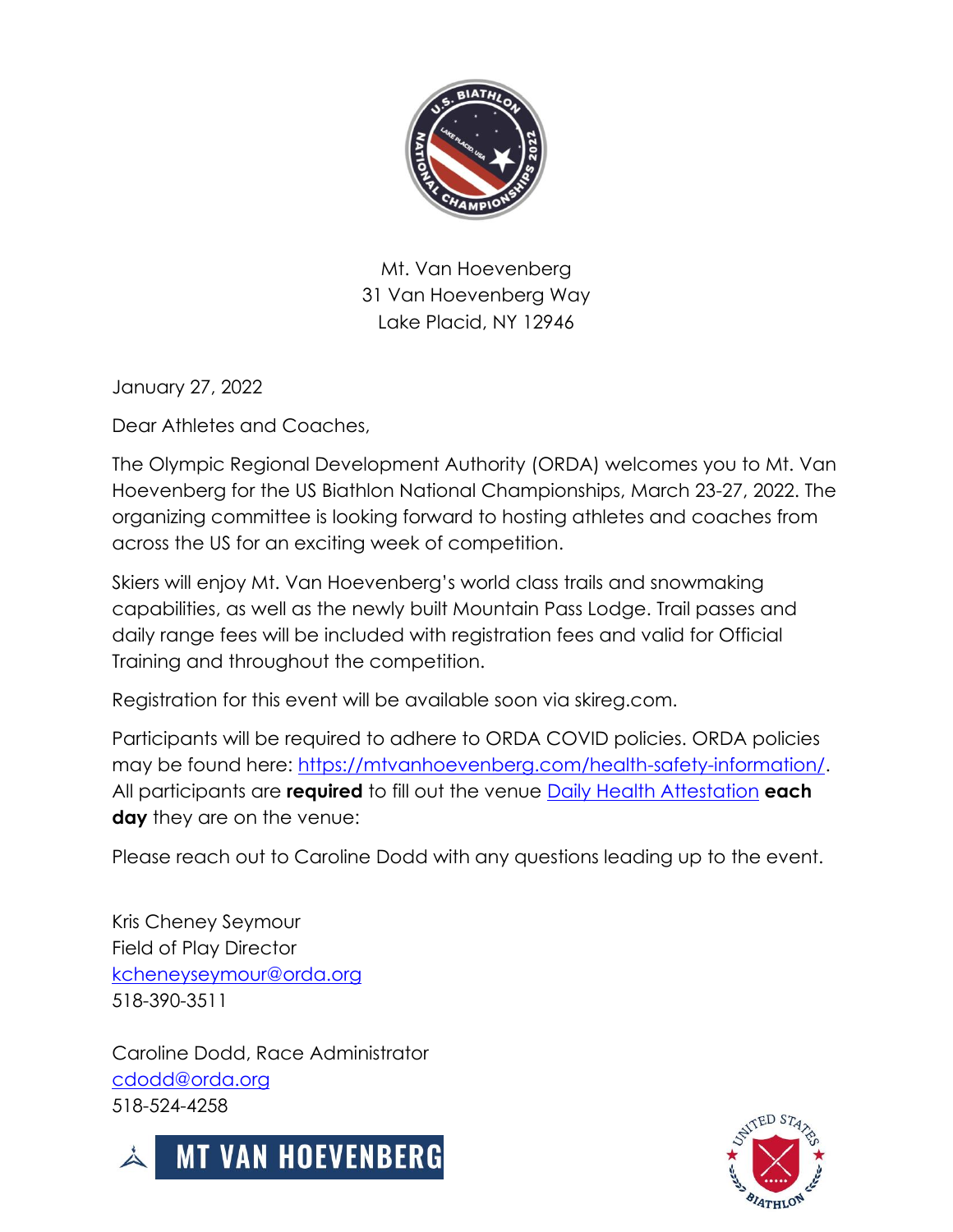

### **Organizing Committee**

**Chief of Competition:** Tracy Lamb

**Race Administrator:** Caroline Dodd

**Assistant Chief of Competition:** Tom Moffit

**Sport Manager:** Al Serrano

**Field of Play Director:** Kris Cheney Seymour

**Range Tech:** Brian Latourneau

**Chief of Course:** Rick Costanza

**Chief of Stadium: Peter Indick** 

**Chief of Timing:** Bob Underwood

**Chief of Volunteers:** Mike Battisti

**Chief of Range:** TBD

**Chief of Scoring:** TBD

**Chief of Logistics:** TBD

**Technical Delegate:** TBD

**IR-Range:** Sara Studebaker-Hall

**IR-Para:** Tip Ray

Questions should be directed to Caroline Dodd, [cdodd@orda.org,](mailto:cdodd@orda.org) 518-524-4258.

#### **Eligibility to Compete**

Any current member of USBA or Biathlon Canada in good standing may participate in this event. Competitors must be prepared to show a membership card or otherwise demonstrate proof of USBA or Biathlon Canada membership for the current year as part of the event registration process.



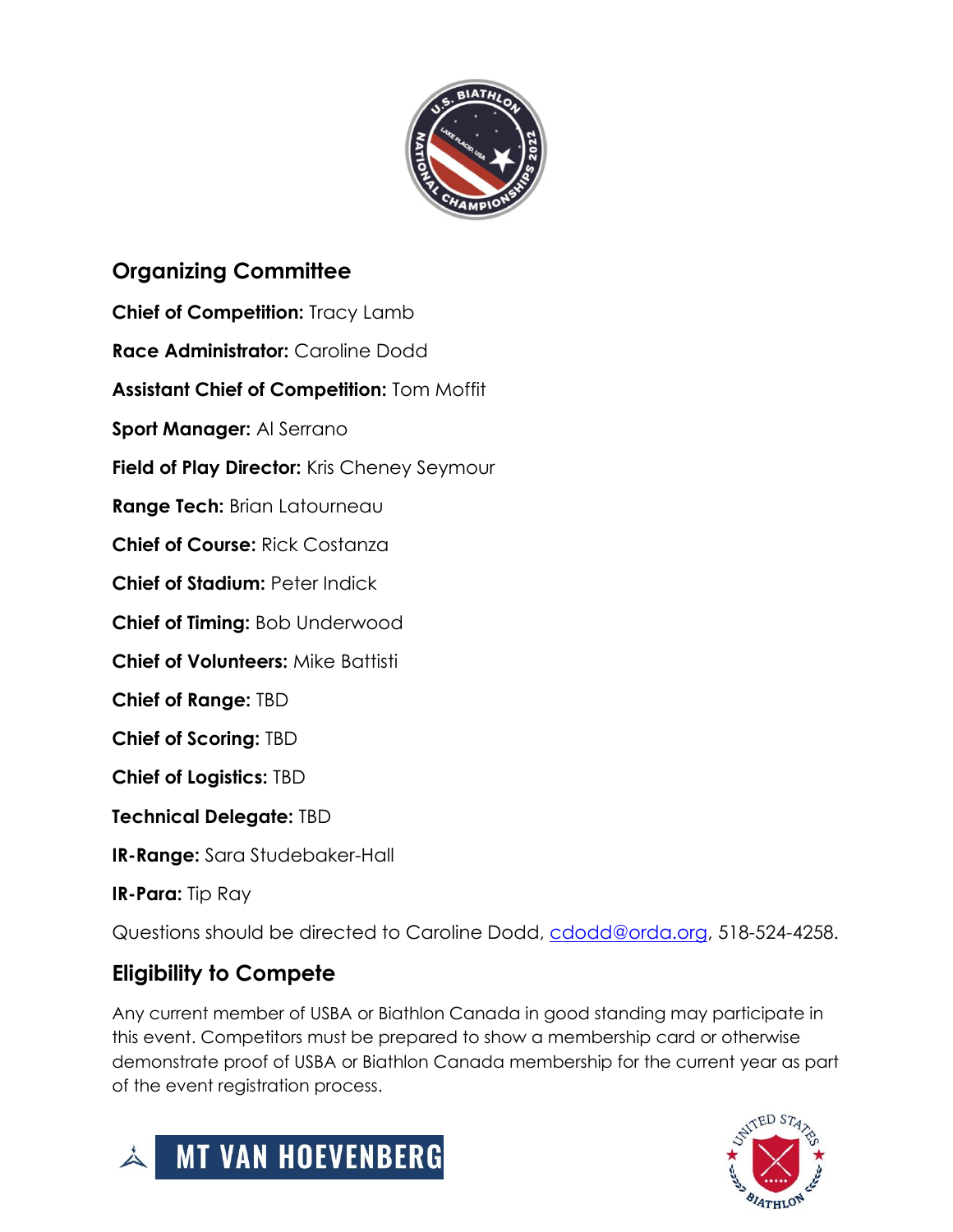

### **Citizenship and Residency (per IBU constitution)**

The IBU Rules with respect to the nationality of athletes will be used to determine any question of eligibility, for reasons of citizenship, of any athlete entered into a competition that is conducted under this invitation. There are no residency restrictions for this event.

### **Competition Ability**

Any competitor registering or this event tacitly guarantees that they are fully able to compete at the level/category for which they are registered.

### **Age Categories**

Your competition age is equal to your age as of December 31, 2021. You must be a USBA member in your age category to compete.

U15: 13-14 years old (2007-2008)

U17: 15-16 years old (2005-2006)

Youth: 17-18 years old (2003-2006)

Junior: 19-21 years old (2000-2002)

Senior: 22-34 years old (1999 and earlier)

Masters: 35-59 years old (1963-1987)

Grand Masters: 60+ years old (1962 and earlier)

### **Category Definitions**

**IBU:** Includes Youth, Junior, Men, Women categories as defined by the IBU. Competitors must be USBA Red Book certified (or Biathlon Canada equivalent). Rifles are carried in competition, all shooting per IBU rule book.

**USBA:** Includes U15, U17, and Masters categories.

U15 competitors shoot Prone only, on standing targets.

U17 competitors shoot Prone/Standing, on standard Prone and Standing targets.



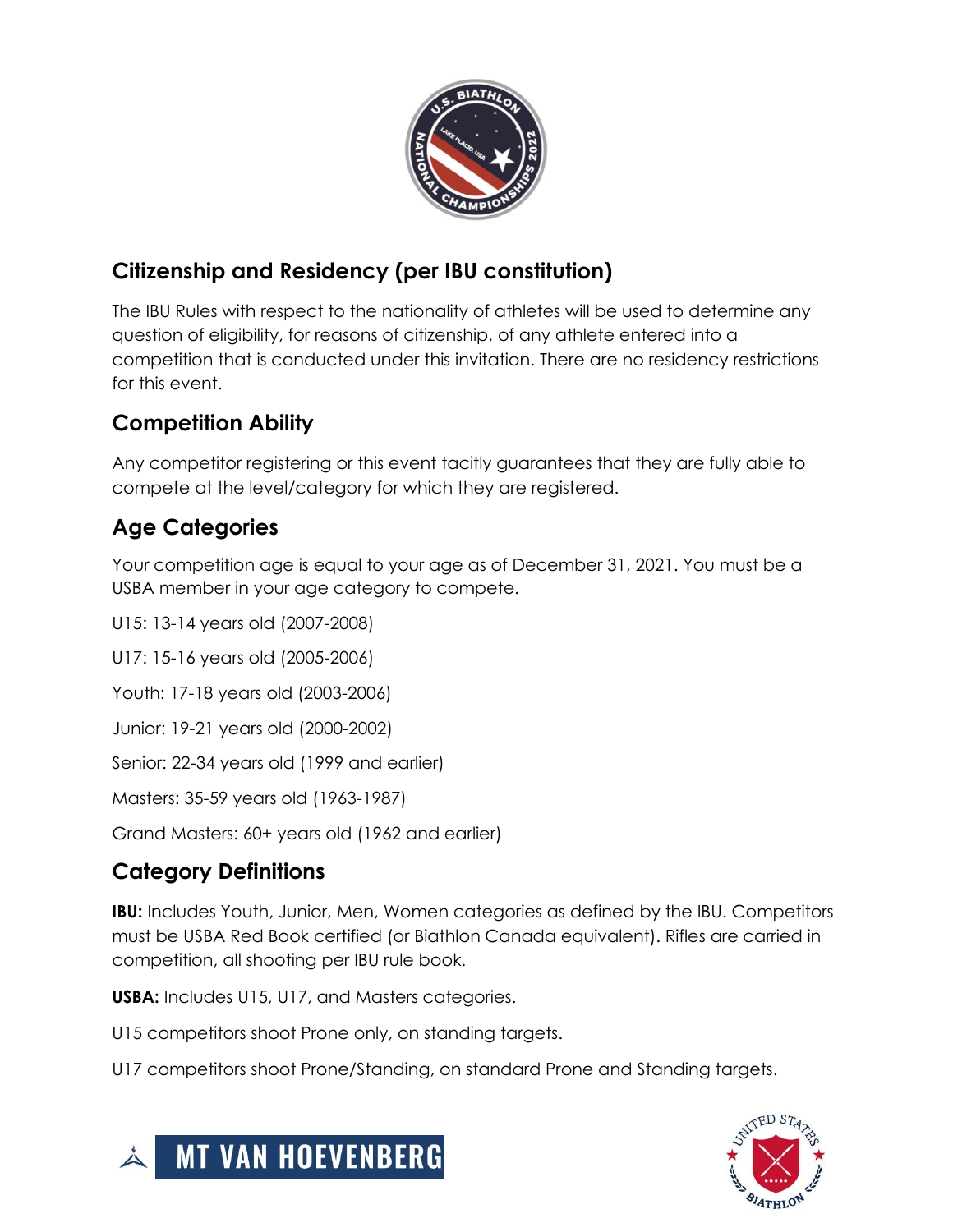

Masters 35-59 and Grand Masters 60+: competitors shoot Prone/Standing, on standard Prone and Standing targets. Rifles carried on course.

**IPC:** Per IPC rules or as specified by US Paralympics.

#### **Non-Resident Firearms Declaration Process**

Competitors from outside of the USA must have authorization to bring their rifles into the US. They must have an approved USATF FORM 6 NIA **prior to entry into the US.** Processing of this permit may take 30 days or more. Information on this process can be found here: Form 6NIA - [Application/Permit for Temporary Importation of Firearms and Ammunition](https://www.atf.gov/firearms/docs/form/form-6nia-applicationpermit-temporary-importation-firearms-and-ammunition)  [by Nonimmigrant Aliens \(ATF Form 5330.3D\) | Bureau of Alcohol, Tobacco, Firearms and](https://www.atf.gov/firearms/docs/form/form-6nia-applicationpermit-temporary-importation-firearms-and-ammunition)  [Explosives.](https://www.atf.gov/firearms/docs/form/form-6nia-applicationpermit-temporary-importation-firearms-and-ammunition) This process requires an invitation for which you may use the cover letter of this document or request an invitation by name by emailing Caroline Dodd: [cdodd@orda.org.](mailto:cdodd@orda.org)

#### **Registration**

Registration will be available **online only via SkiReg on [mtvanhoevenberg.com.](https://mtvanhoevenberg.com/event/u-s-biathlon-national-championships/)**  Payment must be made using a credit card. Online charges will apply. **Registration will close Monday March 21st, 2022. No registration will be taken onsite.** 

Note that **all coaches must complete free registration via skireg.com. All US coaches must be SafeSport Certified.** 

#### **Entry Fees**

One competition: \$35

Two competitions: \$70

Three competitions: \$105

Cancellation Policy: if the event is canceled on or before March 21st, a 50% refund of registration fees will be distributed. If any portion of the event is canceled after March 21st, no refund of registration fees will be given.

#### **Trail Passes**

Trail passes are required for all skiers at Mt. Van Hoevenberg. A trail pass is included in your registration fees and is valid for Official Training and Race Days.



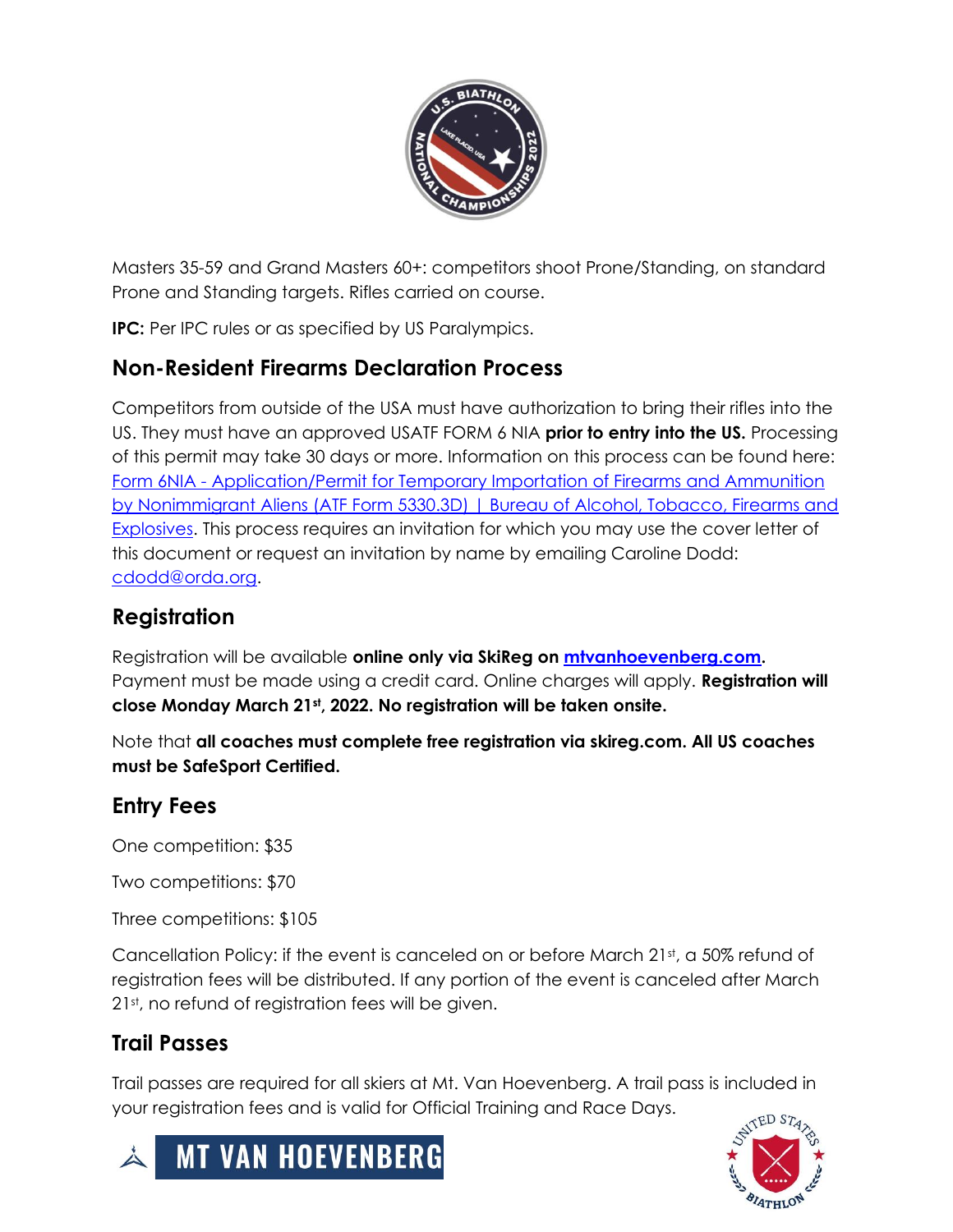

Additional trail passes required for unofficial and open training days and can be purchased at<mtvanhoevenberg.com> or at the front desk of the Mountain Pass Lodge.

#### **Range Passes**

A daily range pass is included for each day of competition. Competitors registering for all 3 competitions will receive a range pass to cover 4 days as part of their registration. Additional range passes are required for unofficial training days.

### **Competitions**

Rules: [International Biathlon Union Event and Competition Rules](https://assets.ctfassets.net/cz0vl36hcq0x/7mkQn1kQTB7VzlUZHAcuec/4074feae655444a2becb2925a2955661/m95qufrqcsz9toqebwbc.pdf)

**Sprint:** Sprint per IBU rules. Interval start with random draw within categories.

**Pursuit:** Modified pursuit format. 5 second interval start based on finishing order from previous day sprint competition.

**Relay Race:** The goal of this new competition format is to provide unique relay racing exposure for all age categories in a fun and challenging end-of-season club and regional competition. Clubs are encouraged to form teams in the following categories, but if you cannot fill a team in a certain category within your club, please work with other clubs to form teams that represent your region (East, Midwest, West, and Alaska).

Clubs should submit teams to compete in the following relay categories by **Friday, March 25th, 2022 at 17:00.** Please include a team name and your club or region represented.

If you are an individual without a team and registered for the relay races Sunday, you will be assigned to a team with other individuals from your region based on Friday's sprint results.



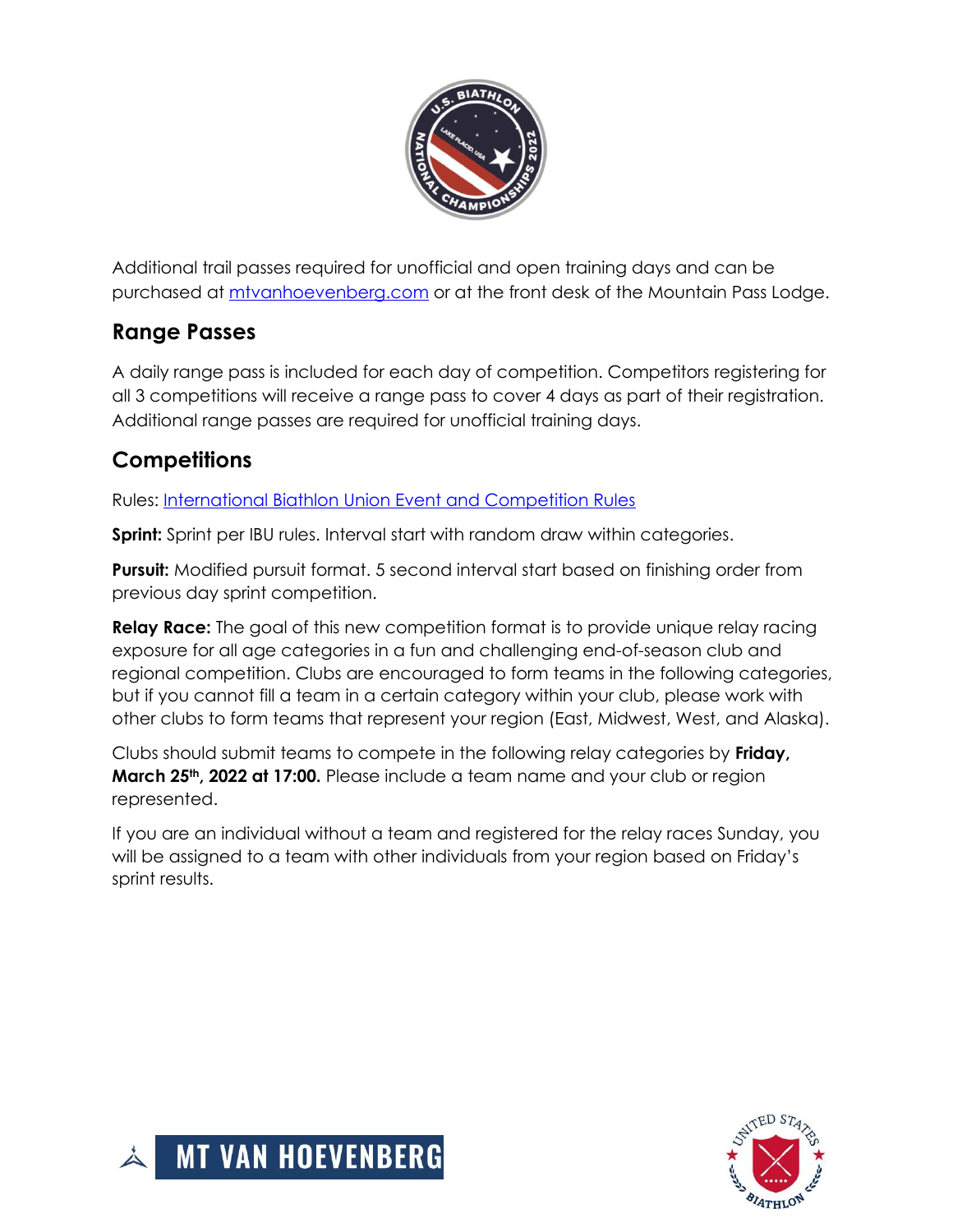

## **Overview of Pilot Relay Categories**

| <b>Relay Category</b>                       | Age group<br>eligible for<br>team | <b>Distance/Shooting</b><br><b>Stages</b> | # of<br>persons<br>per<br>team | <b>Choosing teams</b>                                                                                                                    |
|---------------------------------------------|-----------------------------------|-------------------------------------------|--------------------------------|------------------------------------------------------------------------------------------------------------------------------------------|
| 1a. Devo Boys Relay<br>1b. Devo Girls Relay | U15, U17                          | $3 \times 1.5k$ (P, P)                    | $\overline{2}$                 | Include any 2<br>persons from either<br>U15 or U17 category<br>within a gender.                                                          |
| 2a. IBU Men Relay<br>2b. IBU Women Relay    | Youth,<br>Junior, Senior          | $3 \times 2k$ (P, S)                      | 3                              | Include 1 youth, 1<br>junior, 1 senior within<br>a gender. Exceptions<br>can be made in<br>order to form the<br>most number of<br>teams. |
| 3a. Masters Mixed<br>Relay                  | Master,<br>Grand<br>Master        | $3 \times 1.5k$ (P, S)                    | 3                              | Include 3 persons<br>any gender from a<br>Masters category.                                                                              |



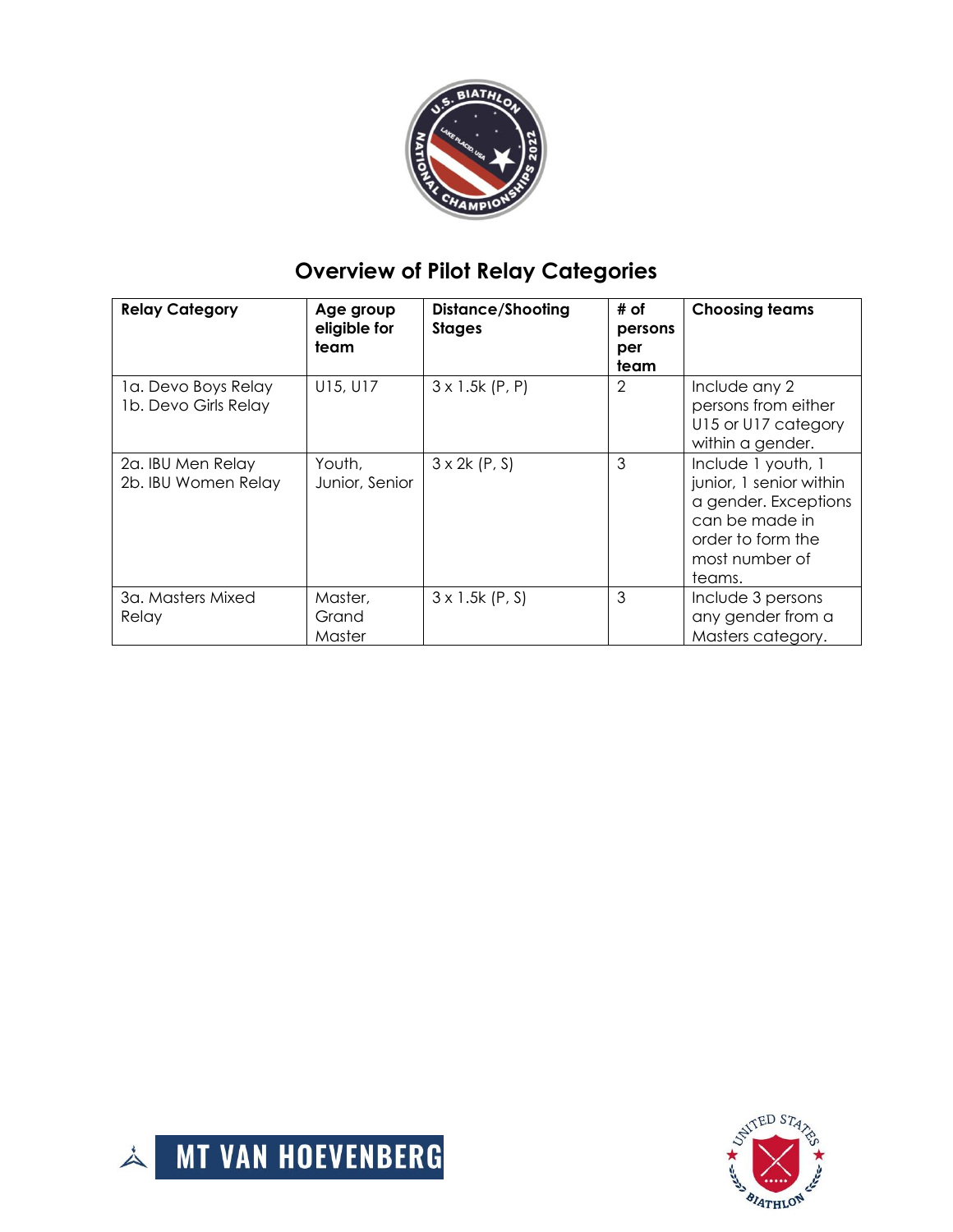

### **Table of Classes and Competitions**

| Category    | <b>Class</b>          | Year of<br><b>Birth</b> | Friday<br><b>SPRINT</b> | Saturday<br>PURSUIT, Para 4-<br><b>STAGE</b> | <b>Sunday RELAY, Para</b><br><b>SPRINT</b>                                                              |  |
|-------------|-----------------------|-------------------------|-------------------------|----------------------------------------------|---------------------------------------------------------------------------------------------------------|--|
| <b>USBA</b> | U15 Women             | 2007-2008               | 4.5km                   | 5km                                          | 2-person relay: DEVO<br><b>GIRLS &amp; DEVO BOYS</b>                                                    |  |
| <b>USBA</b> | U15 Men               | 2007-2008               | 4.5km                   | 5km                                          | 3x 1.5k (P, P)<br>Choose 2 people                                                                       |  |
| <b>USBA</b> | U17 Women             | 2005-2006               | 6km                     | 7.5km                                        |                                                                                                         |  |
| <b>USBA</b> | U17 Men               | 2005-2006               | 6km                     | 7.5km                                        | within a gender to<br>form a team.                                                                      |  |
| <b>IBU</b>  | Youth Women           | 2003-2006               | 6km                     | 7.5km                                        | 3-person relay: IBU<br><b>WOMEN &amp; IBU MEN</b>                                                       |  |
| <b>IBU</b>  | Youth Men             | 2003-2006               | 7.5km                   | 10km                                         |                                                                                                         |  |
| <b>IBU</b>  | Junior Women          | 2000-2002               | 7.5km                   | 10km                                         | 3x 2k (P, S)<br>Choose 1 person from<br>each IBU age                                                    |  |
| <b>IBU</b>  | Junior Men            | 2000-2002               | 10km                    | 12.5km                                       |                                                                                                         |  |
| <b>IBU</b>  | Women                 | 1999 &<br>earlier       | 7.5km                   | 10km                                         | category within a<br>gender to form a                                                                   |  |
| <b>IBU</b>  | Men                   | 1999 &<br>earlier       | 10km                    | 12.5km                                       | team.                                                                                                   |  |
| <b>USBA</b> | Master Women          | 1963-1987               | 7.5km                   | 10km                                         | 3 person mixed relay:                                                                                   |  |
| <b>USBA</b> | Master Men            | 1963-1987               | 7.5km                   | 10km                                         | MASTERS MIXED                                                                                           |  |
| <b>USBA</b> | <b>Grand Master W</b> | 1962 and<br>earlier     | 6km                     | 7.5km                                        | 3x 1.5k (P,S)<br>Choose 3 persons<br>(can mix genders)<br>within a Masters age<br>class to form a team. |  |
| <b>USBA</b> | <b>Grand Master M</b> | 1962 and<br>earlier     | 6km                     | 7.5km                                        |                                                                                                         |  |
| Paralympic  | <b>Stand Women</b>    | $\overline{a}$          |                         |                                              |                                                                                                         |  |
| Paralympic  | Sit Women             | $\overline{a}$          |                         |                                              |                                                                                                         |  |
| Paralympic  | VIS IMP Women         | $\overline{a}$          | <b>IPC</b>              | <b>IPC Mid</b>                               | <b>IPC Sprint</b>                                                                                       |  |
| Paralympic  | Stand Men             | $\frac{1}{2}$           | Sprint                  |                                              |                                                                                                         |  |
| Paralympic  | Sit Men               | $\overline{a}$          |                         |                                              |                                                                                                         |  |
| Paralympic  | VIS IMP Men           | $\overline{a}$          |                         |                                              |                                                                                                         |  |

Schedule and classes may change due to weather conditions and number of competitors. The Organizing Committee reserves the right to change the event schedule as needed and will alert participants of changes.



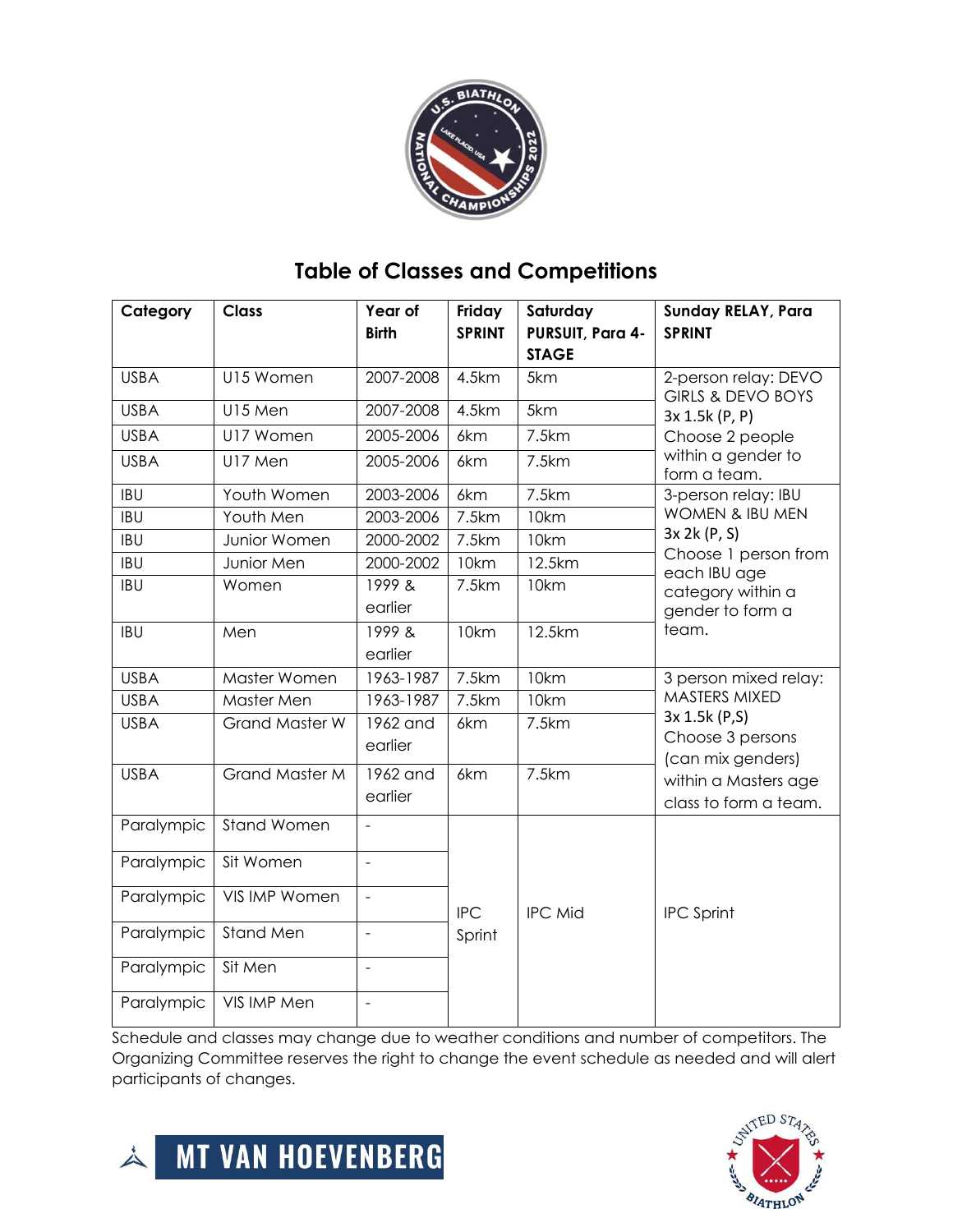

### **Awards**

US Biathlon National Championships Awards will be presented to the top 3 USA competitors in each category, including USBA, IBU, and IPC.

Presentation will take place during the following times: Day 1 and 2 during banquet Saturday night; Day 3 immediately following competition.

### **Competition Office and Team Captain's Meetings**

The competition office will be located in Mt. Van Hoevenberg's Parking Lot 1: Wax Cabin 1 will be the Race Office, where bib pick-up will occur. The Team Captain's Meeting on **Wednesday** will be virtual; link will be distributed to athletes and coaches.

### **Wax Cabins**

Wax cabins will be available for advance reservation March 1st via Mt. Van Hoevenberg's [website.](https://mtvanhoevenberg.com/event/us-ski-and-snowboard-supertour-nensa-eastern-cup-jan-1/) A refundable security deposit and credit card information will be collected. Contact Lucy Beaulieu [lbeaulieu@orda.org](mailto:lbeaulieu@orda.org) with any questions.

### **Waxing Protocol**

All participants must adhere to the [USBA Waxing Protocol.](Updated%20USBA%20Wax%20Protocol.pdf) Please read it carefully before arriving at the event.

#### **Venue Information**

The Mt. Van Hoevenberg facility has gone thru a major revitalization project in the last couple years. Our venue has a new 30-point Biathlon range, 5k of competition trails, a comprehensive snowmaking system and a new stadium. In addition, the new Mt. Pass Lodge offers services for recreation and sport and amenities to enjoy your stay in Lake Placid. All competition services will happen in our new Team Compound. We have 18 wax cabins with power, light and ventilation, with direct access to the Field of Play. In addition to the new upgrades, Mt. Van Hoevenberg continues to maintain 50km of legacy trails. Trail passes are required for days outside of competition and official training. Visit<mtvanhoevenberg.com> for venue information.

### **Travel and Accommodations**

Airports in Albany, NY and Burlington, VT are the closest arrival points for air travel to Lake Placid. Lake Placid offers a variety of accommodations. Visit [https://www.lakeplacid.com/lodging.](https://www.lakeplacid.com/lodging) There are several concurrent events in Lake Placid, so early booking is encouraged.